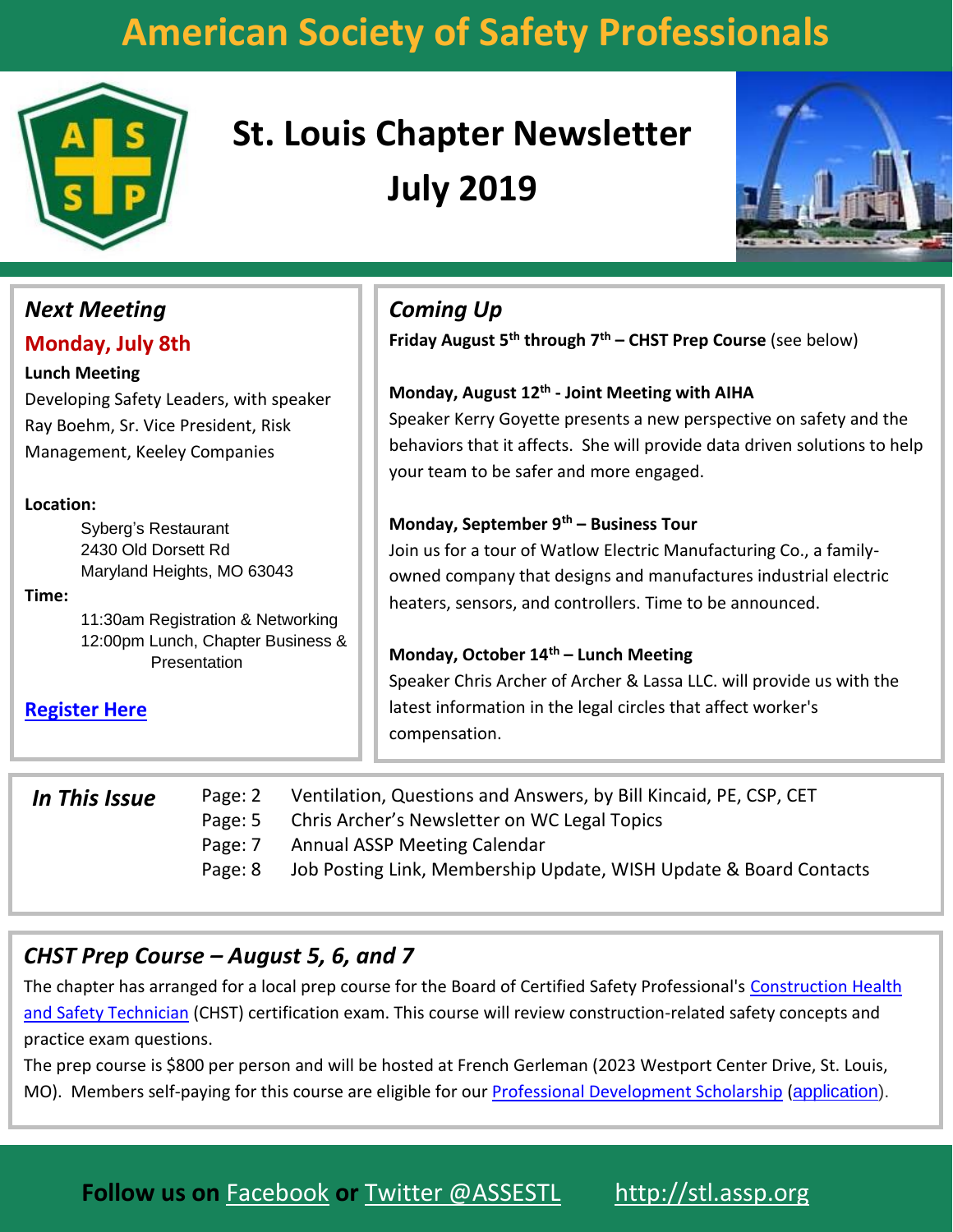### **Ventilation: Theoretical Meets Reality**

by William Kincaid, P.E., CSP, CET Lockton Companies of St. Louis

Numerous common plant operations require forced air exhaust ventilation to keep airborne contaminants to safe levels, or to prevent fires and explosions. Recent events at some client locations have made it clear the knowledge of how to ensure ventilation is working effectively may not be so common. This month we'll take a very quick, simple look at a complicated subject to answer a few questions about ventilation.

*Question 1: When we built this exhaust system, we figured out how much air we had to remove to get the required number of air changes. Then we went with a blower that would give us 25% more capacity than we calculated we would need. That's how you do it, right?*

Answer: There's more to it than just buying a big blower fan. Because the system functions in an indoor environment, you need to supply enough air coming in to replace what's going out – there's various standards for this but typically you'll see the makeup air supply needs to be 90% to 125% of the exhaust capacity. I've been told by experts it's better to go with more than 100% makeup air so the building has a little bit of positive pressure. If there's negative pressure in the building, any exhausts that are convection only such as gas unit heaters, furnaces and water heaters can actually run backwards, pulling carbon monoxide etc. back into the building! You also must consider pressure losses in the piping including the losses in each intersection, reducer and bend, the hood efficiency which varies depending on the hood arrangement, etc. – there's a lot more to it than just the blower rating. In my experience lack of makeup air is the main reason exhaust systems with outside stacks don't work.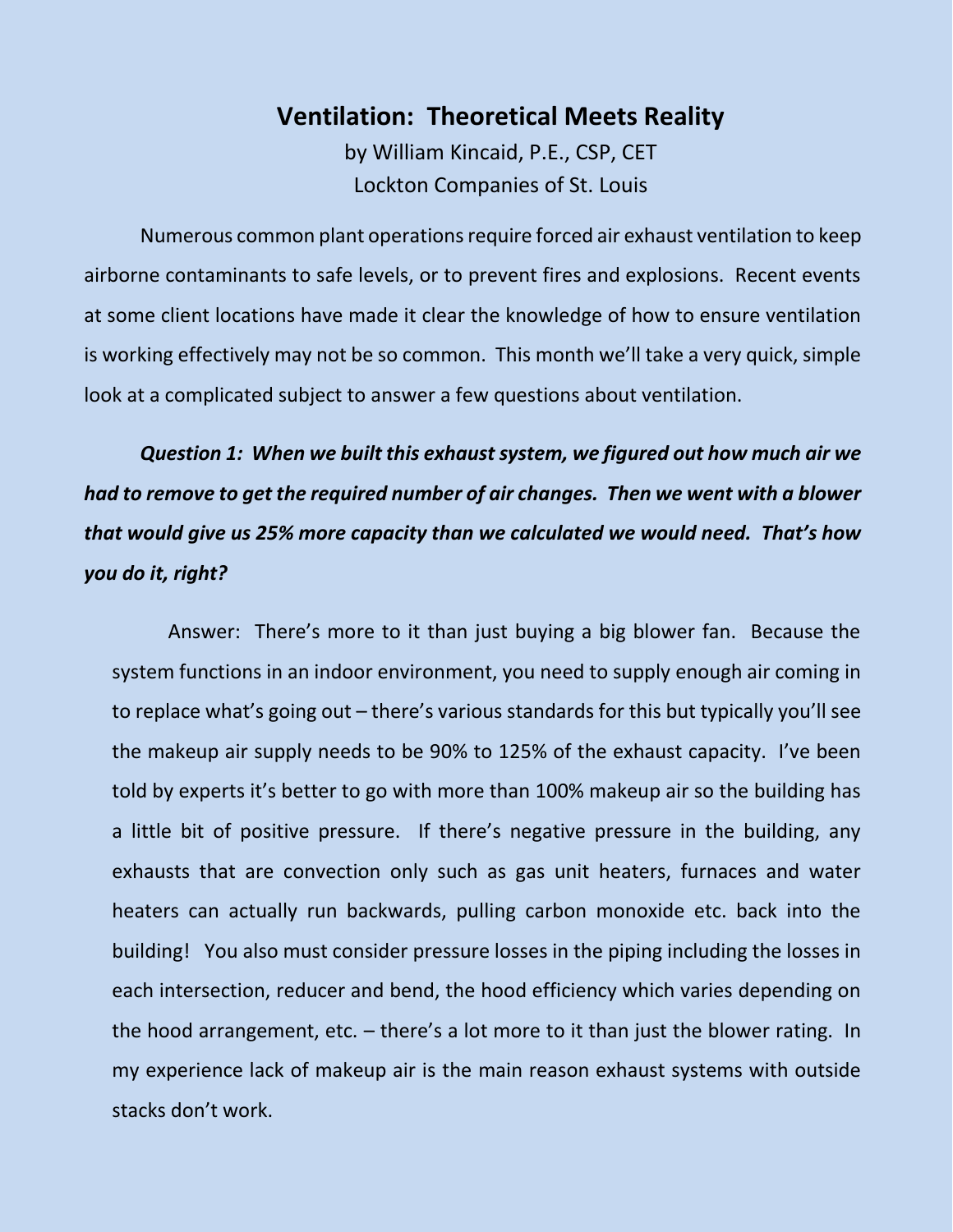*Question 2: We have this system on a PM schedule, and there are some gauges on the pipes, although we don't actually have anything set as to when they are to be read. Is that enough maintenance to meet the standards?* 

Answer: There are a lot of standards, but in a general way we can say any exhaust system which exists to protect people has to be tested before putting it into use, and periodically thereafter, depending on the applicable standards. The usual way we know the system's working up to par is to measure the velocity of the air going through it, using a pitot tube, and multiplying that times the cross section area of the pipe where the measurement was taken to give us volumetric flow rate. Once we're sure of that, we can sometimes monitor the system's performance with pressure gauges, but there should be periodic measurement of flow rates to be sure.

*Question 3: Since our system was initially tested and found to meet the design specs, shouldn't our indoor air always be clean? Our carbon dioxide monitors are reading several parts per million all of a sudden, even after we got rid of our last propane forklift.* 

Answer: There are various factors that can reduce the efficiency of an exhaust system. A shortage of makeup air is a top efficiency killer. We often see it become a problem in the fall when outside temperatures drop and as a result we start keeping all our dock doors closed. Cross drafts also rank up there – all those fans the typical factory worker likes to run year-round can keep contaminated air from making it to the hood. Maybe there's something blocking air flow – have you inspected your piping inside and out for new dents, open branches which aren't connected to anything, blockages caused by debris getting into the stacks, disconnected pipe joints, and anything else under the sun that can happen? We've even seen blower motors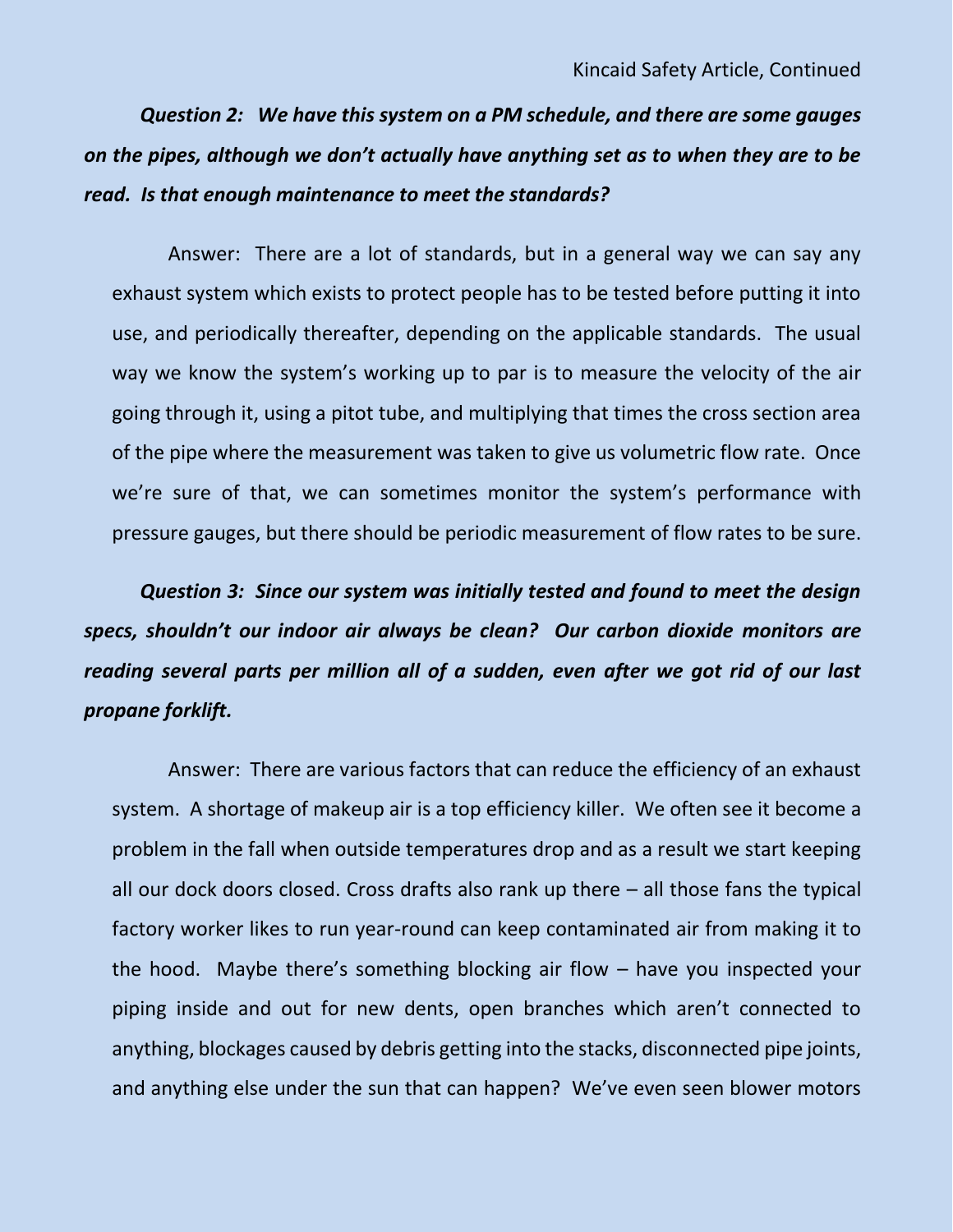wired wrong and running backward, which really cuts blower efficiency. Again, a good test of the system and an inspection will help find the trouble.

*Question 4: We have dust collectors all over the plant for our woodworking operations – our CNC routers, our sanding machines, our saws, etc. Just the same, the sawdust is everywhere. There's so much on the overhead bar joists, conduits and piping that the insurance company wants us to clean it – 200,000 square feet worth! What's going wrong here?*

Answer: Chances are, it's more than one problem. How well do those dust collectors work? Are they capturing all the sawdust being generated by those machines? Maybe the pickup tube isn't close enough to where the dust is being generated, or maybe there's a pedestal fan blowing on the machine that blows the dust out of the way before it reaches the pickup. Plus, how much is escaping the dust collectors after being captured? Indoor dust collectors don't need makeup air from outside, but if they have small leaks in positive pressure piping, pinhole leaks in bags, and so on, fine dust will make its way out. Over the years it will settle everywhere, but when it settles out of reach, it accumulates.

What about the actions that generate dust, but aren't connected to a dust collector? Blowing down work areas with air nozzles, sweeping up dust on the floor with push brooms, hand sanding and sanding with jitterbugs, intermittently-used machines like chop saws and radial arm saws nobody thought to put onto a dust system, and who knows what else. All that dust will go somewhere, and it does – just not anywhere we want it to go. Overhead accumulations of combustible dust are a major hazard. There's no room left here to talk about explosion suppression, deflagration isolation, venting, and all the other precautions which combustible dust handling equipment requires – that's a topic for another day.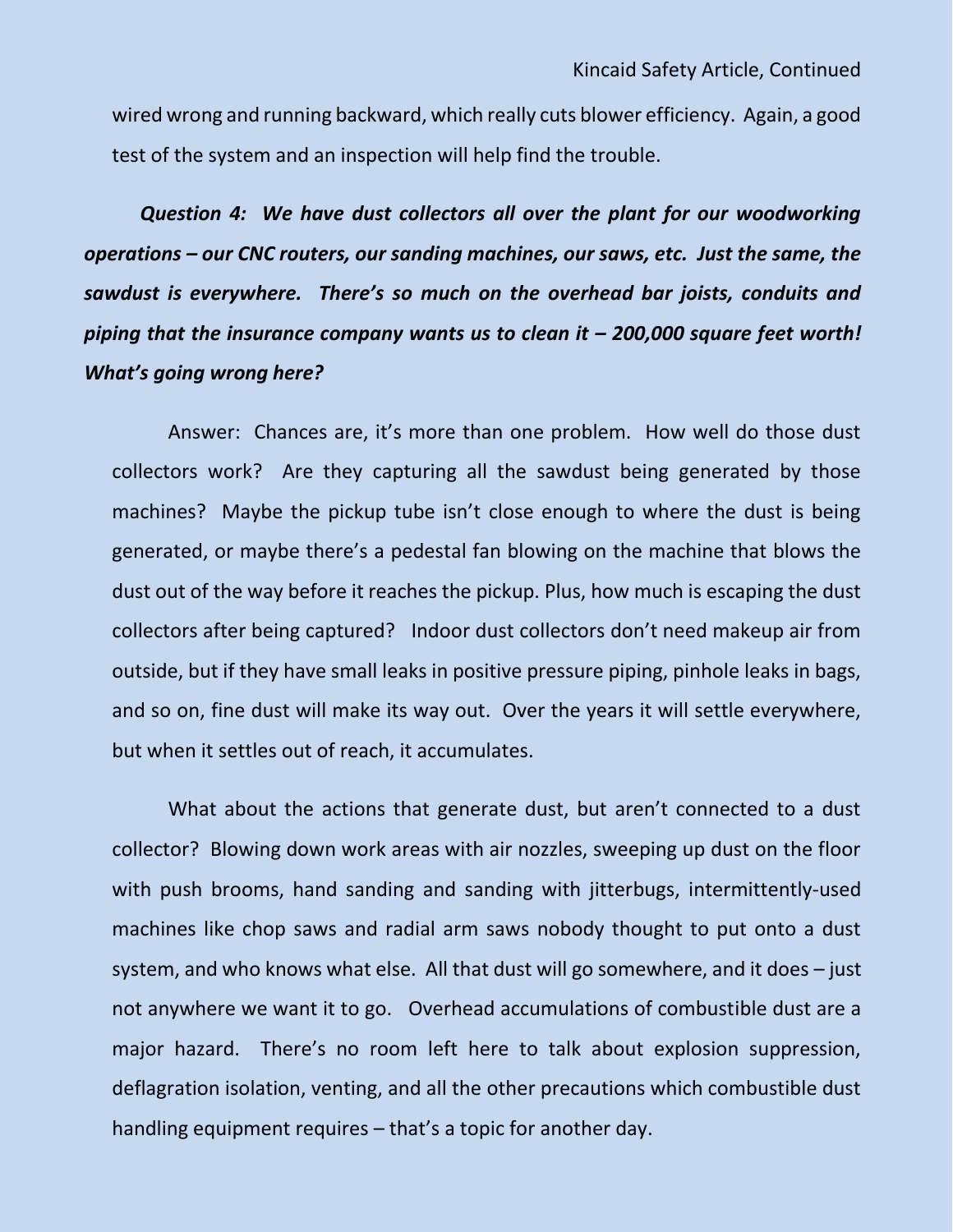#### *Conclusion*

From all the preceding questions and answers, we see all our plans and investment to ventilate our workplaces become ineffective when running into the reality of all the factors that can reduce system efficiency. The logical conclusion is to think through the ventilation system based on all the various sources of contamination, know what standards apply to the system, and follow their lead as to establishing the design. For outside exhausts, provide enough makeup air year-round, test as needed, and have a disciplined approach to regularly making sure there isn't anything reducing the efficiency of the system. For dust collection, look beyond the main sources to the lesser sources which contribute to fugitive dust. Chances are, the costs to keep plant air clean are going to be much lower than the consequences of a dirty indoor atmosphere.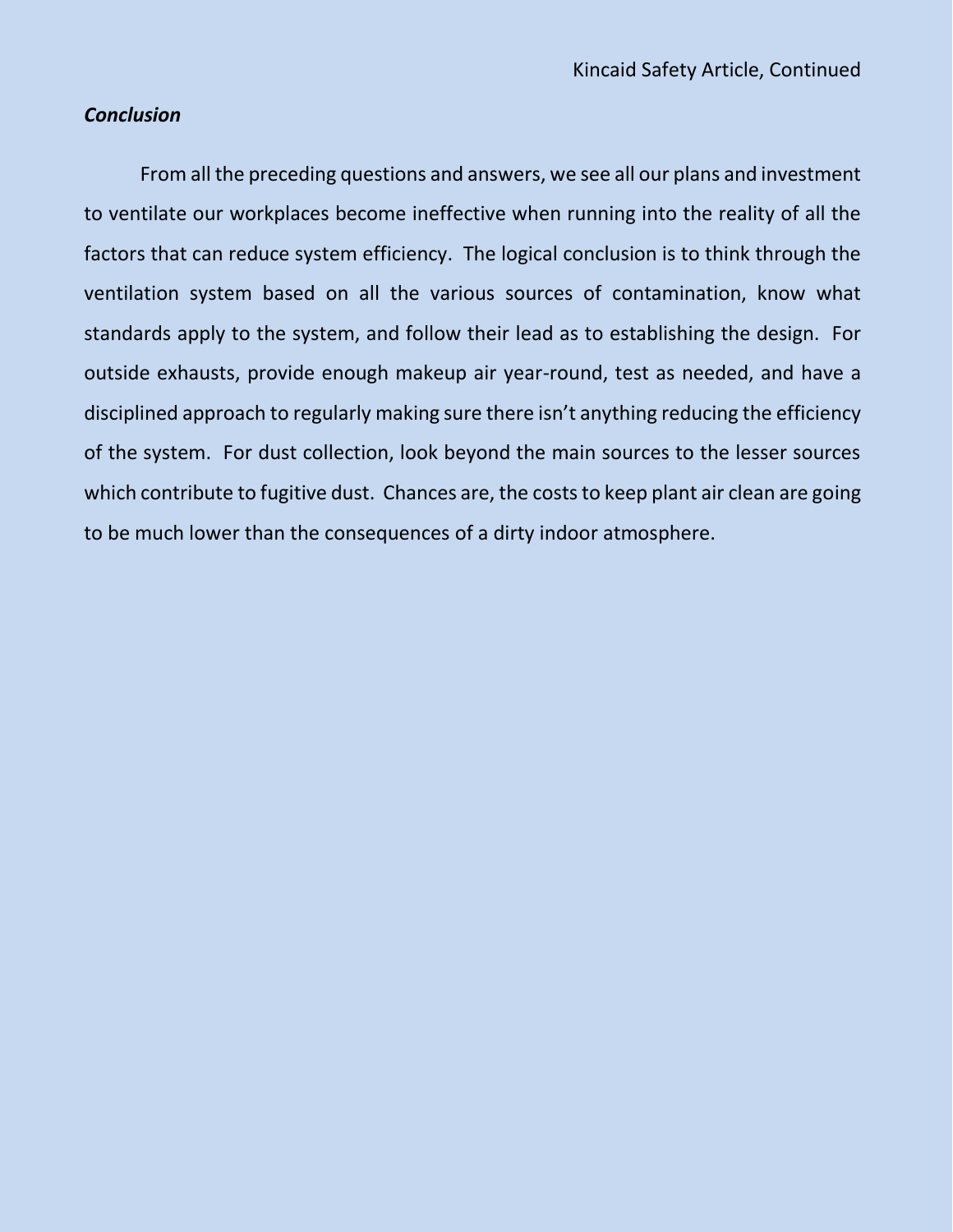

### **Archer & Lassa LLC www.askarcher.com (314) 241-2481**

# MO Comp News

 **- Dominic Archer June, 2019**

## **Co-Employee Liability**

In *Danny Brock v Peter Dunne*, the claimant sued his supervisor in negligence for ordering him to clean a laminating machine that was still running and whose safety guards had been removed. The claimant sustained injuries when his hand got caught in the rollers. The suit proceeded to a verdict and the supervisor appealed.

The court found that the elements of a co-employee suit were proven in the allegation of negligence. First, the supervisor committed an affirmative negligent act or acts in removing the guard and ordering the machine to be cleaned while still running. Second, the court identified that the <u>duty breached in this case was not foreseeable</u> to the employer and therefore was beyond the employer's non-delegable duty to provide a safe work environment. As there were warning signs on the machine and instructions given on how to safely clean it, it was not foreseeable that the supervisor would violate those explicit employer instructions.

Section 287.120 RsMo effective August 2012 states as follows:

"Any employee of such employer shall not be liable for any injury of death for which compensation is recoverable under this chapter and every employer and employees of such employer shall be released from all other liability therefor whatsoever, whether to the employee or any other person, except that an employee shall not be released from liability for injury or death if the employee engaged in an **affirmative negligent act** that **purposefully and dangerously** caused or increased the risk of injury."

The case has been accepted by the Missouri Supreme Court with a decision from them expected within a few months. In a similar case decided in May from the same eastern district court of appeals, *Mems v Labruyere*, a supervisor was sued in negligence for having ordered the claimant to assist in moving a heavy roller door. He was ordered to stand under the door that became unhinged and fell, impaling the claimant's leg. The court in this case likewise found the 2012 statutory language satisfied with the finding of a personal duty and breach of that duty by the supervisor. This case also is likely to be appealed or stayed pending the Supreme Court's decision in *Danny Brock v Peter Dunne.*

A couple of observations concerning these co-employee liability cases. First, the general liability (GL) coverage is usually triggered with the employer ultimately getting involved thru their GL policy, although these two cases did involve a supervisors' alleged negligence. It is unknown if a non supervisor co-employee would have the GL coverage. Second, it is technically a third party case and arguably the rules of subrogation apply with the Employer's workers' compensation insurance carrier being able to collect against the Employer's GL carrier consistent with the statute.

The third comment I would make is the nebulous nature of the statutory language that mirrors the nebulous nature of the logic in the case law. Phrases such as "affirmative negligence," "purposefully and dangerously,' along with the case law that trips over itself searching for a co-employee's duty that is separate from the Employer's non-delegable duty to provide a safe work place; these concepts are all as malleable as play-dooh. See *Mems* case mentioned above. How are the facts in that case not simply an accident involving a supervisor who simply showed poor judgement? There was no evidence that the supervisor intended to injure. What makes doing something stupid, affirmative negligence? We hope to get some clarity from the Missouri Supreme Court soon.

The erosion of the conservative changes in the Act continues. The goal of the 2012 statutory changes was to re-establish the delicate balance to protect Employers but also punish co-employees who's actions were reckless in causing an accident to occur. The language used was borrowed from *Badami,* a case from a few decades ago that had established a good balance. Unfortunately, a liberal court of appeals seems to want to open the door as wide as possible for these suits to proceed. If co-employee liability suits are permitted based upon such liberal interpretation, the same will threaten the original bargain Employers made that was the bedrock of workers' compensation.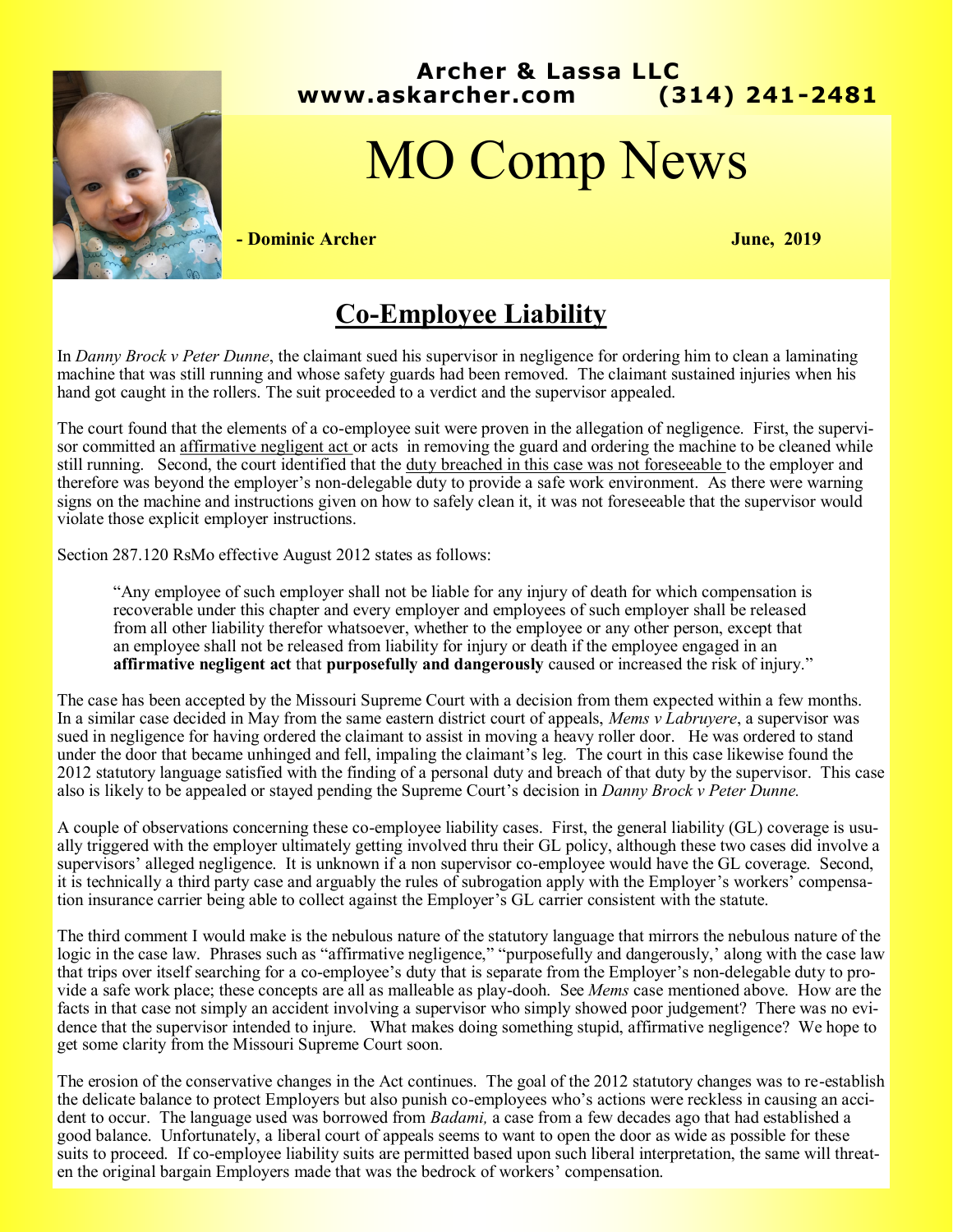#### **Mesothelioma Update**

If you were wondering what that scream was on May 21, 2019 coming from downtown St. Louis in the afternoon, it was me. The court of appeals for the Eastern District reversed and awarded the mesothelioma bonus or enhanced benefit in the *Hegger* case I had won before the ALJ and the Commission. The majority opinion was 13 pages but the dissent was 21 pages. I think the majority simply gave up trying to explain what they were doing and how they arrived at their decision.

The "bonus" is payable in the cases of mesothelioma when a claim is filed after the effective date of the statutory changes on January 1, 2014. The Missouri Supreme Court in the *Accident Fund* v Casey opinion from 2018 had found Accident Fund liable for the bonus as they insured the relevant Employer who last exposed the Claimant although they insured them in 2014, not when the Claimant last worked for the policyholder. The court avoided the constitutional prohibition of applying statutory or substantive law changes retrospectively by relying on the fact Accident Fund had provided an endorsement confirming coverage for the mesothelioma benefit, even if Accident Fund certainly had thought the new bonus would apply solely prospectively to exposures to asbestos after January of 2014 when they provided coverage.

In *Hegger*, Amerisure Insurance had the coverage when the Claimant last worked for their policyholder, Valley Farm– who ceased to exist in 1994. The ALJ and Commission denied the bonus as there was no evidence of an election by Valley Farm to pay the bonus to secure their exclusive jurisdiction protection– a right clearly provided for in the statutory framework for this specific toxic exposure. The logic would be that failing the ability to elect or reject, no bonus can be payable.

The majority opinion in *Hegger* disregarded the plain language in the statute and the precedent in *Accident Fund*  made by the Supreme Court in 2018. If it stands, and we are appealing, how could they interpret the statute to provide that two different carriers might have the liability for the same benefit? How can a carrier from three decades ago be  $\bullet$ forced to provide a benefit that first came into existence in 2014 and how would this not be a retrospective application of law?

We will find out as we appeal for rehearing and or transfer of the case to the Missouri Supreme Court. I will try to keep any more screams to a minimum.

#### **Can you ever really close a case?**

The Cornejo Commission has interpreted the Act to not allow the parties to resolve and settle future medical treatment inclusive of the Claimant's waiving his/her ability to reopen a settled claim for a change in a prosthetic or for treatment  $\bullet$ for a life-threatening condition related to the case. In *Redzic v Allied Healthcare*, the parties submitted a joint request to resolve and settle an outstanding medical treatment obligation with the funding of a Medicare set-aside account. The Commission refused to approve the settlement on two grounds.

First, the only "claim" or dispute identified by the parties was a general statement that there was a dispute "pertaining to the compensability of treatment not directed by employer/insurer." Citing the *Dickemann* case from the Supreme Court of Missouri from 2018, and their interpretation of their authority under 287.390, the Commission stated the parties' expression of the dispute being resolved by settlement was inadequate.

The second point they made in the decision was to simply state they feel they can not approve any settlement that purports to waive by the Claimant the ability to reopen the settlement for the change in prosthetic of for lifethreatening treatment under section 287.140.8 RsMo.

Section 287.390.1 RsMo states:

**"no agreement by an employee or his or her dependents to waive his or her rights under this chapter shall be valid…nor shall an administrative law judge or the commission approve any settlement which is not in accordance with the rights of the parties as given in this chapter."**

To the extent that we have crossed out on the DWC stipulation the right of the Claimant to reopen under section 287.140.8 even by identifying money set side for future medical, it is unknown if those terms and approved settlements would be honored if challenged. It is also likely that the Administrative Law Judges will no longer approve any settlement that purports to have the Claimant waive 287.140.8 RsMo.

From a practical point of view, the Insurance regulators and procedures have not required insurance carriers or Employers in Missouri to maintain a reserve on all cases for the potential "reopening" of a settled case under section 287.140.8.

#### **Odds and Ends**

- I was approached to do some in-house training for **CCMSI** in St. Louis, covering subrogation and recent case law in Missouri workers' compensation. I enjoy these "lunch and learn" seminars although I admit it is likely more about the food.
- I was asked to speak at the **16th Annual Greater St. Louis Safety and Health Conference** on October 17th. Call for a brochure.
- The **Kids' Chance of Missouri CLE** I host occurred June 7th at SLU Law School. It was a success with over \$20,000.00 raised "for the kids."
- If you have not interacted with him yet, introductions may be in order; **Keith Unger** has joined the firm as an Associate. Keith has been an attorney for 25 years practicing in the area or workers' compensation and corporate law. We are glad to have him.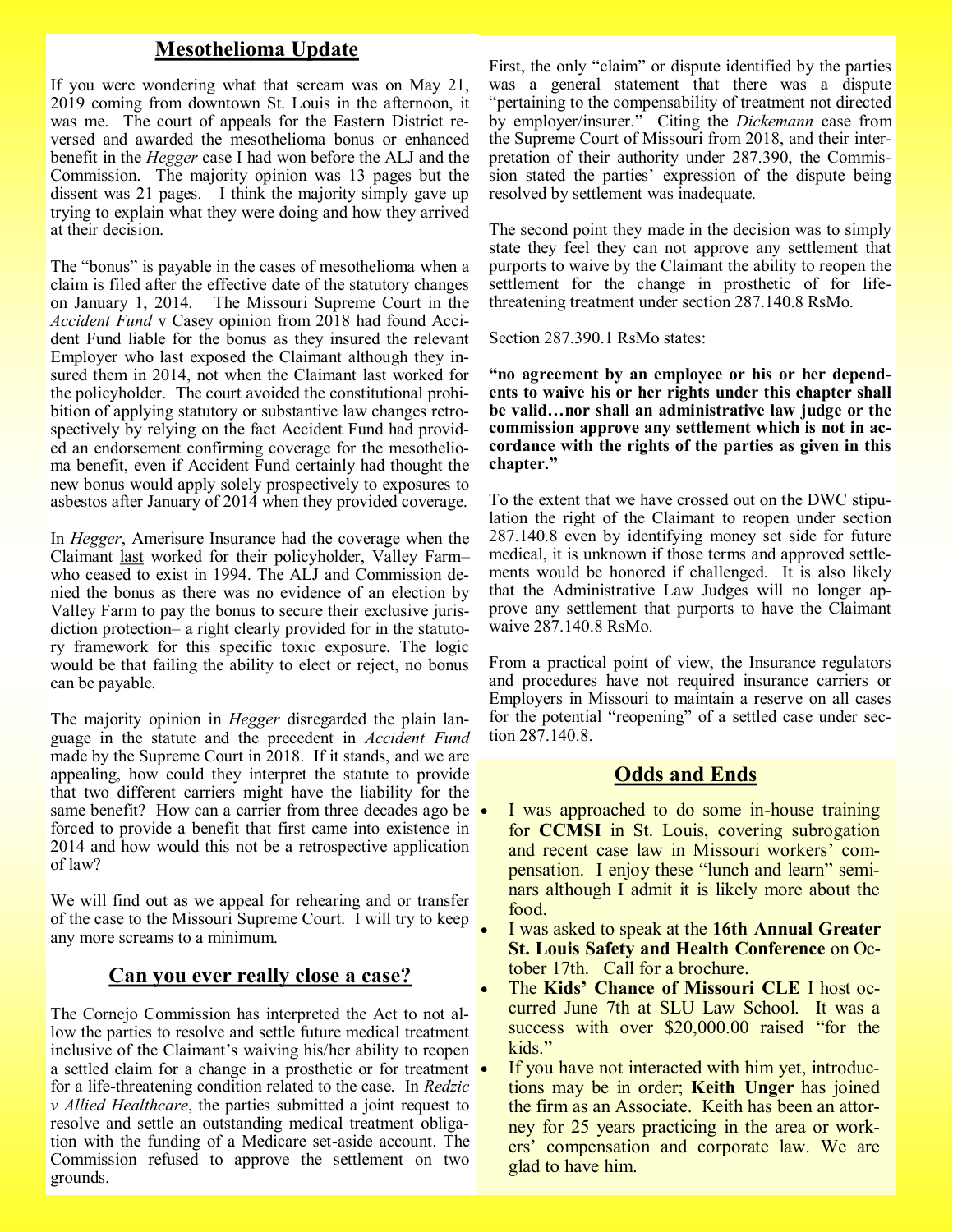

# **AMERICAN SOCIETY OF SAFETY PROFESSIONALS**

## **2019-20 Rolling Calendar of Meetings and Events**

| Date                                                                         | <b>Meeting Topic &amp; Presenter</b>                                                           |  |
|------------------------------------------------------------------------------|------------------------------------------------------------------------------------------------|--|
| April 8, 2019                                                                | Defensive Communication Speaker Mary Sue Love, Ph.D - Associate Professor SIU-                 |  |
| Monday Lunch*                                                                | Edwardsville.                                                                                  |  |
| May 13, 2019                                                                 | Employment Law Speaker James Paul, SHRM, SCP, Ogletree, Deakins, Nash, Smoak &                 |  |
| Monday Lunch*                                                                | Stewart, P.C. Review of some of the regulations that govern the workplace                      |  |
| June 14, 2019                                                                | ASSP Scholarship Golf Tournament Fundraiser The Prairies Golf Club, Cahokia, Illinois -        |  |
| Friday ALL DAY                                                               | <b>Registration is OPEN NOW!</b>                                                               |  |
| July 8, 2019                                                                 | Developing Safety Leaders Speaker Ray Boehm, Sr. Vice President, Risk Management,              |  |
| Monday Lunch*                                                                | <b>Keeley Companies</b>                                                                        |  |
| August 12, 2019                                                              | Joint Mtg AIHA Speaker Kerry Goyette presents a new perspective on safety and the              |  |
| Monday Lunch*                                                                | behaviors that it affects. She will provide data driven solutions to help your team to be      |  |
|                                                                              | more safe, and in turn, more engaged.                                                          |  |
| September 9, 2019                                                            | Join us for a tour of Watlow Electric Manufacturing Co., a family-owned company that           |  |
| Monday Tour Day,                                                             | designs and manufactures industrial electric heaters, sensors, and controllers.                |  |
| No meeting                                                                   |                                                                                                |  |
| October 14, 2019                                                             | Workers Compensation Speaker Chris Archer of Archer & Lassa LLC. will provide us with          |  |
| Monday Lunch*                                                                | the latest information in the legal circles that affect worker's compensation.                 |  |
| November 11, 2019                                                            | Joint Mtg GSHMM Flint Walton, Technical Services & Training Specialist of Missouri             |  |
| Monday Lunch*                                                                | Employers Mutual will be speaking on Understanding Your Experience Modifier and                |  |
|                                                                              | Workers' Comp - a practical review of the experience modifier and a real world look at         |  |
|                                                                              | understanding it and key factors to help control it                                            |  |
| December 9, 2019                                                             | OSHA Update Speaker Bill McDonald, OSHA's Area Director in St Louis will provide his           |  |
| Monday Lunch*                                                                | annual OSHA fiscal year update and quick review of new/old initiatives.                        |  |
| January TBD, 2020                                                            | Membership Appreciation Night No luncheon meeting this month! Enjoy food and                   |  |
| Thursday 5 pm                                                                | libations at Bristol Seafood Grill on Olive and relax with others in your field at this event. |  |
| <b>Bristol Seafood Grill</b>                                                 | <b>Exclusively for St Louis Chapter Members.</b>                                               |  |
| February 10th, 2020                                                          | OSHA Defense Speaker Julie O'Keefe, Attorney at Law of Armstrong Teasdale Law Firm.            |  |
| Monday Lunch*                                                                | Update on strategies to defend against OSHA citations                                          |  |
| March TBD, 2020                                                              | Professional Development Conference Joint conference with the American Industrial              |  |
| Monday ALL DAY                                                               | Hygiene Association (AIHA) to bring you high quality training at the best price, CEU's         |  |
| <b>Location TBD</b>                                                          | awarded.                                                                                       |  |
|                                                                              |                                                                                                |  |
| *Lunch at Sybergs Dorsett, 2430 Old Dorsett Rd, Maryland Heights, MO 63043   |                                                                                                |  |
| Lunch will include house salad, bread and dessert in addition to the entree. |                                                                                                |  |